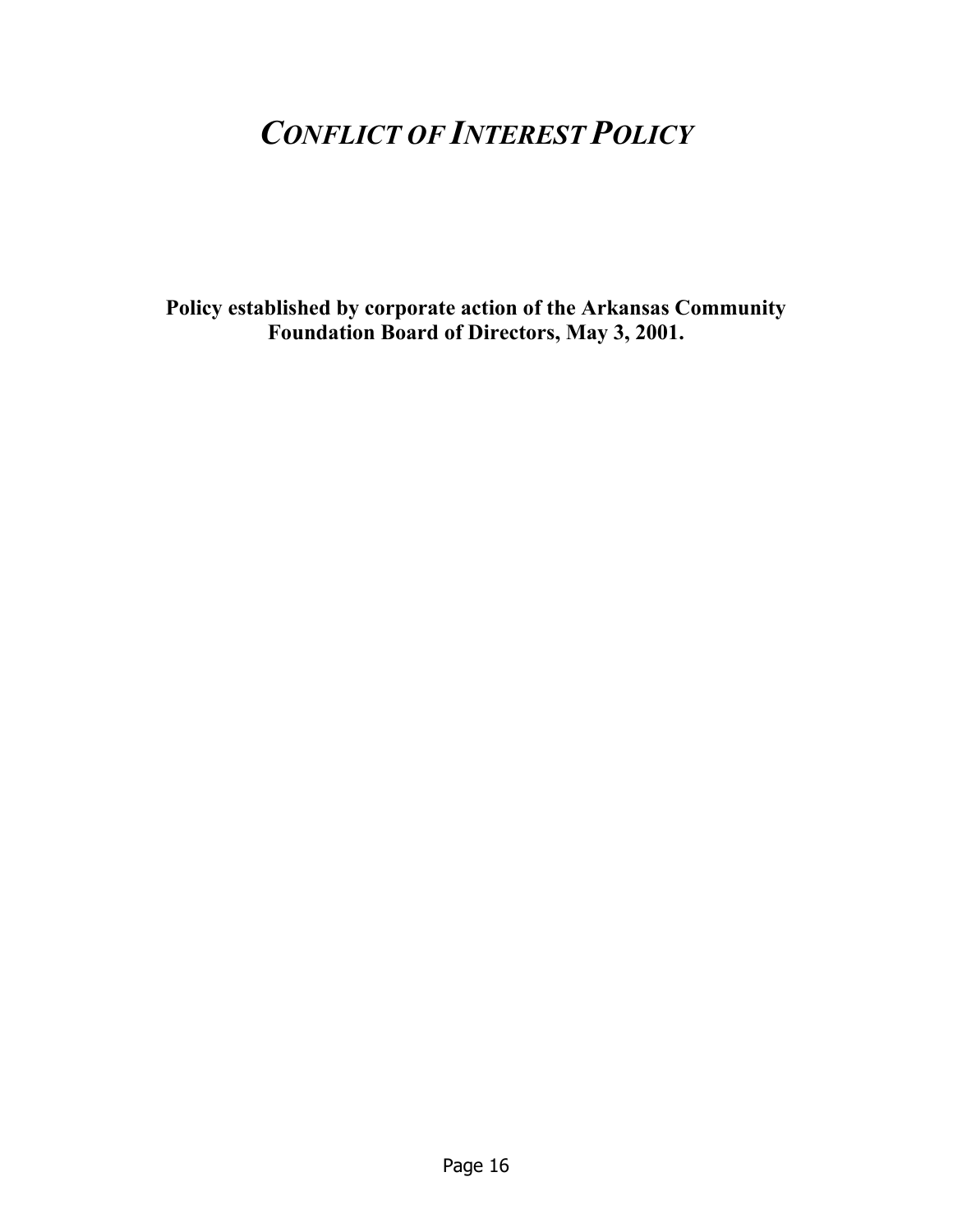# **I. OVERVIEW**

The Arkansas Community Foundation (the "Foundation") strives to maintain the highest ethical standards in all policies, procedures and programs and to avoid any conflicts of interest.

A conflict of interest exists when the personal or professional interests of a Director, Affiliate board member, committee member or employee affect his or her ability to be objective. As Directors, Affiliate board members, committee members and employees are likely to be affiliated with one or more organizations in their communities, both on a professional and a personal basis, it is not unusual for actual or potential conflicts of interest to arise.

It is expected that no Director, Affiliate board member, committee member or employee shall use his or her position in such a manner that a conflict arises between the interests of the Foundation or any of its Affiliates and his or her personal or professional interests. Each Director, Affiliate board member, committee member or employee has the duty to place the interests of the Foundation foremost in any dealings on behalf of the Foundation, and has a continuing responsibility to comply with this policy.

## **II. DEFINITIONS**

## A. INTERESTED PERSON

Any Director, Affiliate board member, committee member, or employee, or a member of his or her immediate family, is an interested person.

## B. CONFLICT OF INTEREST

There are two types of relationships which may give rise to a conflict of interest:

- 1. Business Relationships: A conflict of interest arises in a situation in which an interested person has, directly or indirectly, through business, investment or family:
- A. An ownership or investment interest in any entity with which the Foundation has a transaction, contract, or arrangement, or
- B. A potential ownership or investment interest in, or compensation arrangement with, any entity or individual with which the Foundation is negotiating a transaction or arrangement.
- 2. Relationships with Potential Grantees: A conflict of interest arises in a situation in which the Foundation
	- A. Makes a grant to a not-for-profit organization of which an interested party is an officer, director or employee, or
	- B. Makes a grant, including scholarship awards, to an individual or for the benefit of an individual who is related to an interested person.

## **III. PROCEDURES**

# A. DUTY TO DISCLOSE

In connection with any actual or possible conflict of interest, an interested person must disclose the existence of his or her interest or affiliation and all material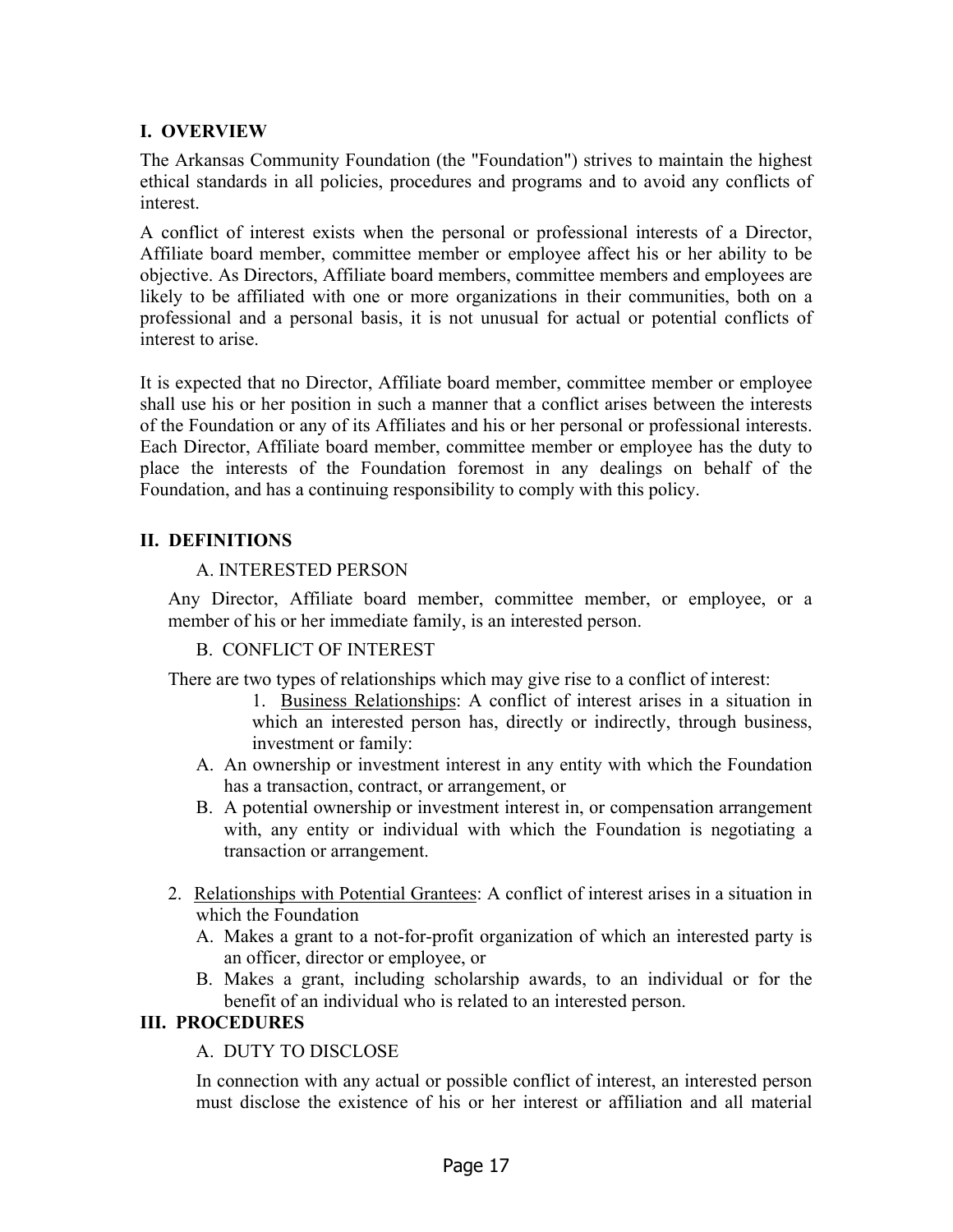facts. The disclosure should be made as soon as the interested party is aware of the actual or possible conflict of interest and no later than when the interest becomes a matter of board, committee, or staff action.

# B. DETERMINING WHETHER A CONFLICT OF INTEREST EXISTS

After disclosure of the potential conflict of interest and all material facts, and after any discussion with the interested person, he or she shall leave the Board or committee meeting while the determination of a conflict of interest is discussed and voted upon. The remaining Board or committee members shall decide if a conflict of interest exists.

# C. PROCEDURES FOR ADDRESSING THE POTENTIAL INTEREST

An interested person may make a presentation at the Board or committee meeting, but after such presentation, he/she shall leave the meeting during the discussion of, and the vote on, the transaction or arrangement that results in the conflict of interest.

# **IV. COMPLIANCE STATEMENTS**

Each director, officer, Affiliate board member, committee member, or employee shall sign a statement which affirms that such person:

- a. has received a copy of the conflict of interest policy,
- b. has read and understands the policy, and
- c. has agreed to comply with the policy.